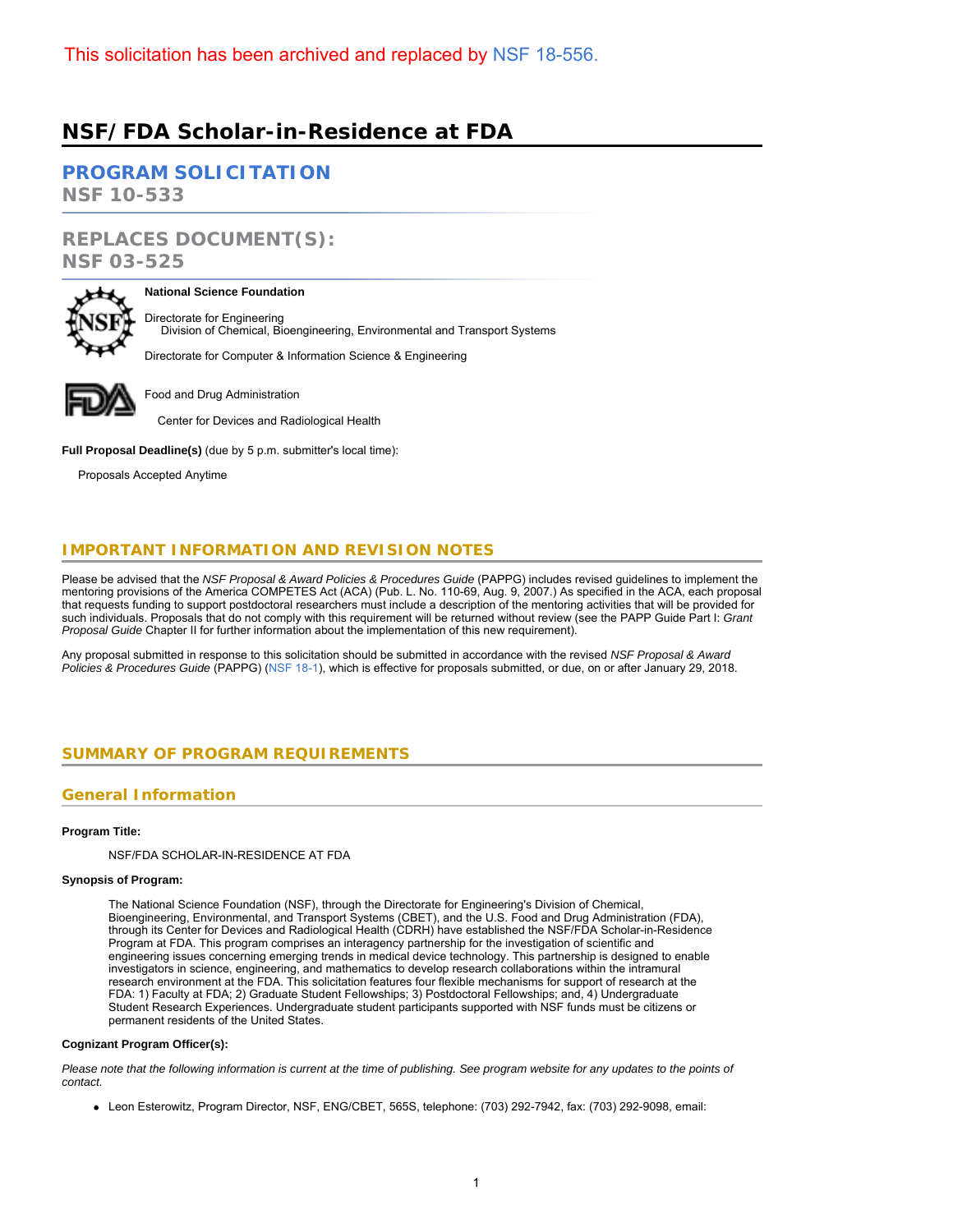#### [lesterow@nsf.gov](mailto:lesterow@nsf.gov)

- Joel Myklebust, Deputy Director, Office of Science and Engineering Laboratories, Center for Devices and Radiological Health, FDA, FDA/CDRH, telephone: (301) 796-2491, email: [nsf.sir@fda.hhs.gov](mailto:nsf.sir@fda.hhs.gov)
- Helen Gill, Program Director, NSF, CISE/CNS, 1175N, telephone: (703) 292-8950, fax: (703) 292-9010, email: [hgill@nsf.gov](mailto:hgill@nsf.gov)

**Applicable Catalog of Federal Domestic Assistance (CFDA) Number(s):**

- $47.041 -- Engineering$
- 47.070 --- Computer and Information Science and Engineering

### **Award Information**

**Anticipated Type of Award:** Standard grant or supplement.

#### **Estimated Number of Awards:** 3 to 10

**Anticipated Funding Amount:** \$500,000 in FY 2010 pending the availability of funds.

### **Eligibility Information**

#### **Who May Submit Proposals:**

The categories of proposers eligible to submit proposals to the National Science Foundation are identified in the *NSF Proposal & Award Policies & Procedures Guide* (PAPPG), Chapter I.E.

#### **Who May Serve as PI:**

There are no restrictions or limits.

#### **Limit on Number of Proposals per Organization:**

There are no restrictions or limits.

#### **Limit on Number of Proposals per PI or Co-PI:**

There are no restrictions or limits.

### **Proposal Preparation and Submission Instructions**

#### **A. Proposal Preparation Instructions**

- **Letters of Intent:** Not required
- **Preliminary Proposal Submission:** Not required
- **Full Proposals:**
	- Full Proposals submitted via FastLane: *NSF Proposal and Award Policies and Procedures Guide* (PAPPG) guidelines apply. The complete text of the PAPPG is available electronically on the NSF website at: [https://www.nsf.gov/publications/pub\\_summ.jsp?ods\\_key=pappg.](https://www.nsf.gov/publications/pub_summ.jsp?ods_key=pappg)
	- Full Proposals submitted via Grants.gov: *NSF Grants.gov Application Guide: A Guide for the Preparation and Submission of NSF Applications via Grants.gov* guidelines apply (Note: The *NSF Grants.gov Application Guide* is available on the Grants.gov website and on the NSF website at: [https://www.nsf.gov/publications/pub\\_summ.jsp?](https://www.nsf.gov/publications/pub_summ.jsp?ods_key=grantsgovguide) [ods\\_key=grantsgovguide](https://www.nsf.gov/publications/pub_summ.jsp?ods_key=grantsgovguide)).

#### **B. Budgetary Information**

**Cost Sharing Requirements:**

Cost Sharing is not required under this solicitation.

**Indirect Cost (F&A) Limitations:**

Limitations may vary depending on the funding opportunity. See Section II. Program Description for detailed information.

**Other Budgetary Limitations:**

Other budgetary limitations apply. Please see the full text of this solicitation for further information.

### **C. Due Dates**

**Full Proposal Deadline(s)** (due by 5 p.m. submitter's local time):

Proposals Accepted Anytime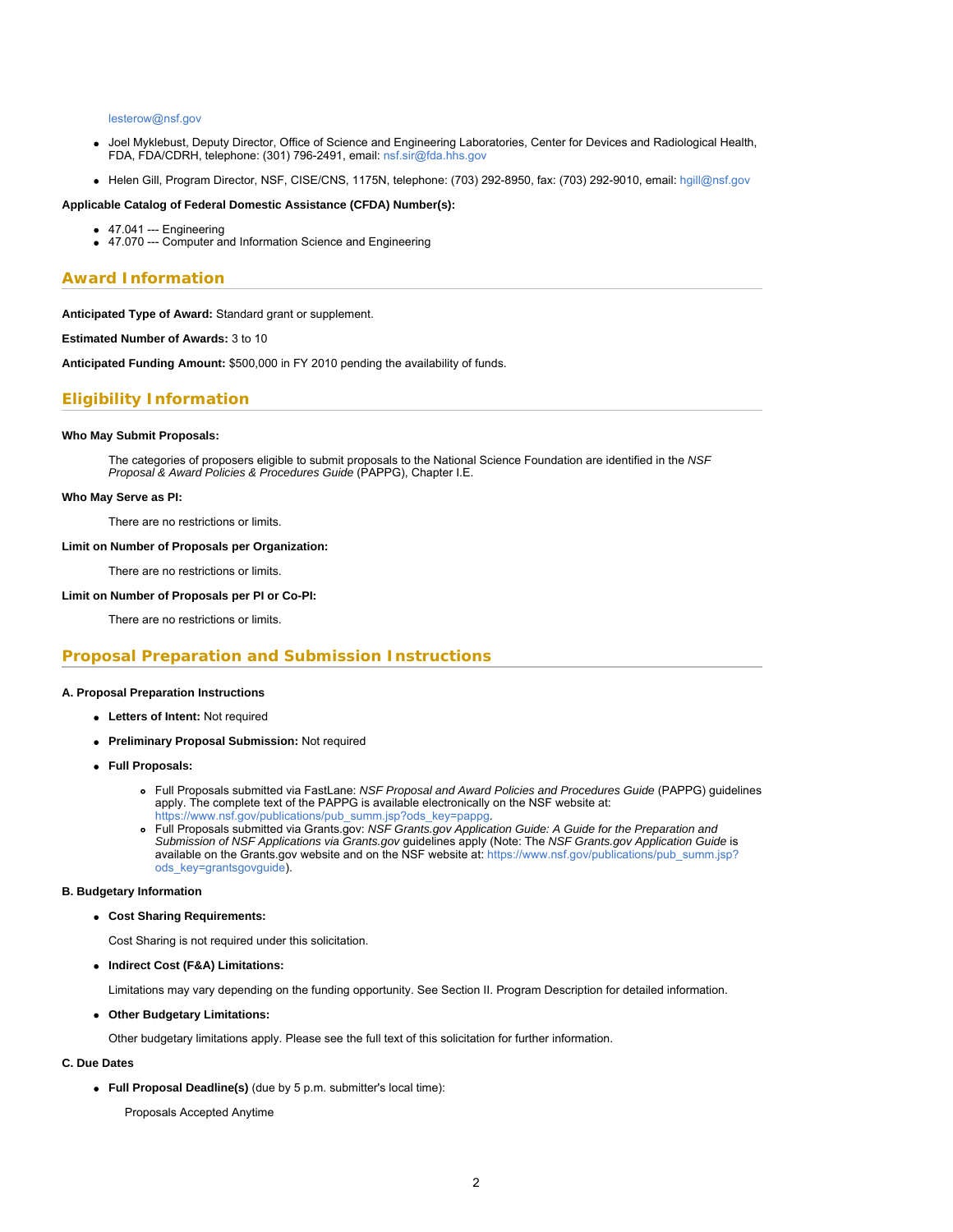## **Proposal Review Information Criteria**

#### **Merit Review Criteria:**

National Science Board approved criteria apply.

### **Award Administration Information**

#### **Award Conditions:**

Standard NSF award conditions apply.

#### **Reporting Requirements:**

<span id="page-2-0"></span>Standard NSF reporting requirements apply.

### **TABLE OF CONTENTS**

- **[Summary of Program Requirements](#page-0-0)**
- I. **[Introduction](#page-2-1)**
- II. **[Program Description](#page-2-2)**
- III. **[Award Information](#page-3-0)**
- IV. **[Eligibility Information](#page-3-1)**

#### V. **[Proposal Preparation and Submission Instructions](#page-4-0)**

- A. [Proposal Preparation Instructions](#page-4-0)
- B. [Budgetary Information](#page-4-1) C. [Due Dates](#page-5-0)
- D. [FastLane/Grants.gov Requirements](#page-5-1)

#### VI. **[NSF Proposal Processing and Review Procedures](#page-5-2)**

- A. [Merit Review Principles and Criteria](#page-6-0)
- B. [Review and Selection Process](#page-7-0)

#### VII. **[Award Administration Information](#page-7-1)**

- A. [Notification of the Award](#page-7-2)
	- B. [Award Conditions](#page-7-3)
- C. [Reporting Requirements](#page-8-0)
- <span id="page-2-1"></span>VIII. **[Agency Contacts](#page-8-1)**
- IX. **[Other Information](#page-8-2)**

### **I. INTRODUCTION**

The objectives of the program are to promote progress in science and engineering through investigations that develop new knowledge in service to society by contributing to improved public health and health care, and to provide educational research experiences in science, engineering, and mathematics. The program objectives include promoting research into the fundamental scientific and engineering processes necessary for: (a) the innovation and development of safe and effective new medical devices and technologies; (b) expanding the knowledge pool of scientific techniques and tools needed to identify basic mechanisms by which medical devices interact with the body from the molecular to the physiological level; and (c) preparing the knowledge base that will be needed to shepherd emerging medical device technologies efficiently and responsibly from the early research stage to societal adoption.

### <span id="page-2-2"></span>**II. PROGRAM DESCRIPTION**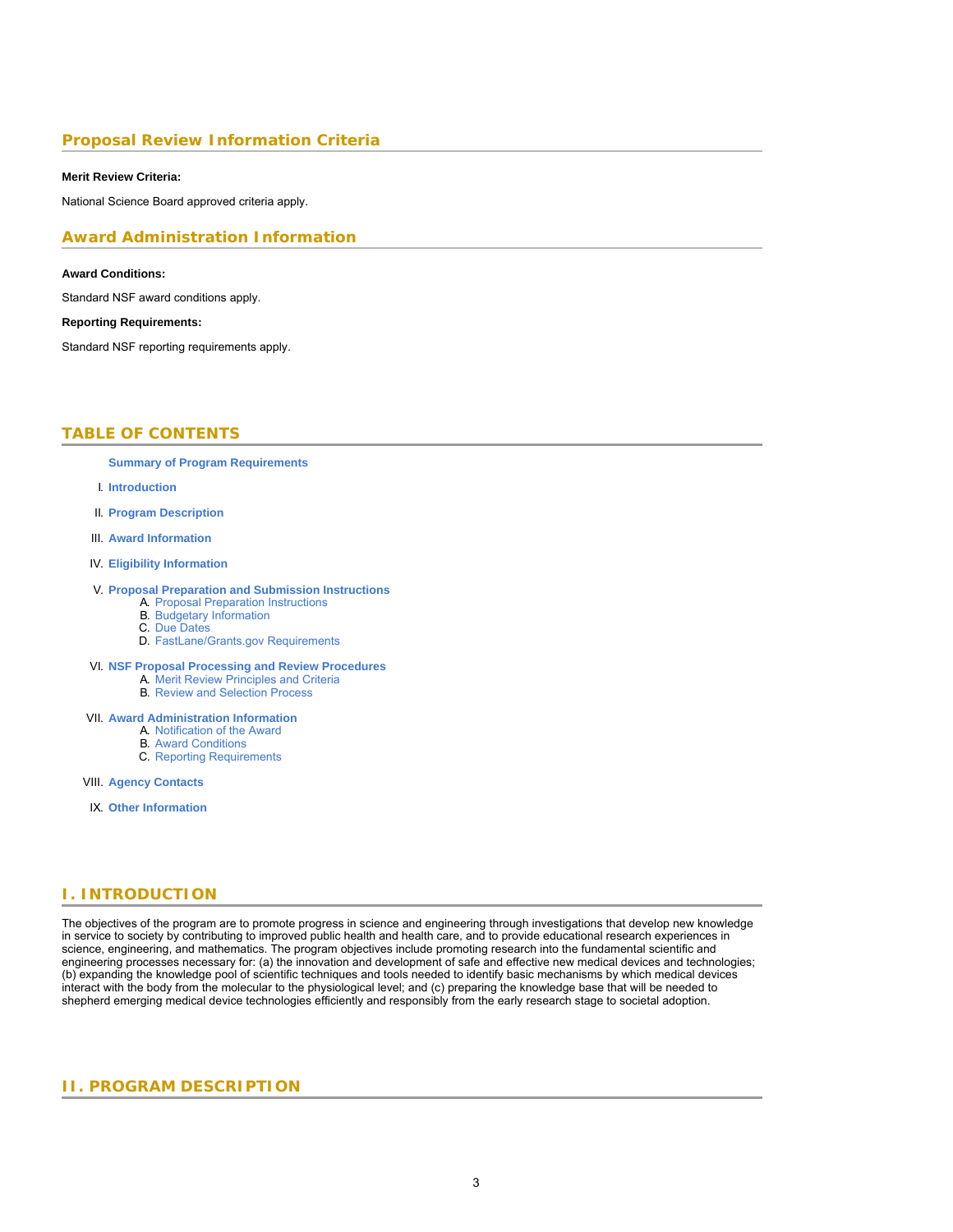This activity supports research and collaborations with investigators in the intramural FDA laboratory research program including opportunities for faculty, postdoctoral fellows, and students to conduct engineering and scientific research on topics contributing to public health and to gain experience related to emerging medical device technologies in a research setting, both individually and in collaborative teams.

The following opportunities are options to be considered, and may be combined or modified in alternative arrangements to meet the objectives of the program. Such alternate proposals should represent comparable levels of commitment and interaction.

- 1. **Faculty at FDA** For science, engineering, and mathematics faculty to conduct research for three to twelve months at FDA. Budget: Awards from NSF will range from \$25,000 to \$150,000 for up to one year and may include 85 percent of faculty salary and fringe benefits during the FDA residency period. Up to 20 percent of the total requested amount may be used for travel and research expenses for the faculty member and his/her students at the FDA, including materials; and up to 15 percent of the total cost may be allocated for administrative expenses in lieu of indirect costs for the home institution.
- 2. **Graduate Student Fellowship** -- For science, engineering, and mathematics graduate students for one to four semesters of full- or part-time work at FDA in an area related to his/her research under the guidance of an academic advisor and an FDA mentor. Budget: Awards will be for up to one year with award amounts typically up to \$35,000, and may include the following: a stipend of up to \$2,100 per month for one to four semesters (3 to 24 months); transportation expenses for the graduate student; a 10 percent allowance for the faculty advisor for research-related expenses; and an additional allowance up to 15 percent of the total direct cost for the sponsoring academic institution for administrative costs, in lieu of indirect costs.
- 3. **Postdoctoral Fellowship** -- For engineering, science, and mathematics fellows for full-time work at FDA under the guidance of an FDA mentor. Budget: Awards from NSF will be for amounts up to \$80,000 per year for one to two years and may include the following: 85 percent of the stipend including fringe benefits for the postdoctoral fellow. The award may also include transportation and moving expenses (limited to \$3,000); up to 10 percent of the total budget allowance may be used by a faculty advisor for research-related expenses; and an allowance of up to 15 percent of the total direct cost for a sponsoring academic institution for administrative expenses, in lieu of indirect costs.
- 4. **Undergraduate Student Research Experiences** -- For engineering, science, and mathematics undergraduate students for summer projects, or one to two semesters of part-time or full-time work at FDA in an area related to his/her academic program under the guidance of an academic advisor and an FDA mentor. Budget: Awards include stipends in amounts typically \$450 per student per week, in addition to other participant costs of room and board, fees, and travel, Total project costs are expected to be typically \$700 to \$900 per student per week. Total project cost per student may be about \$8,000 for summer projects.

FDA will provide office space, research facilities, research costs in the form of expendable and minor equipment purchases to the host CDRH laboratory, and the time of its research staff. NSF will, as appropriate, assist with funds for transporting specialized equipment between the applicant's home institution and FDA for use in the collaborative research.

Applicants may request support for this activity as a new proposal, or as a supplement to an eligible existing NSF grant of the participating Directorates. The length of support requested should be appropriate to the purpose and can vary, for example from two months for a summer visit to FDA to three or more years for a full research proposal. Proposals will be evaluated in accordance with NSF merit review criteria and the program objectives (see above).

Topics addressed in awards under this activity need not focus on fundamental issues only, but should be oriented toward generic research within an intellectual envelope shared by FDA. Typically, FDA scientists and researchers will participate in the merit review of proposals submitted under this so. Investigators are expected to integrate research objectives with educational and human resources goals and FDA scientific priorities.

Proposals to NSF must be accompanied with a letter of invitation from FDA, following procedures described more fully below. FDA will host up to 10 NSF scholars and awardees to be in residence at any one time under this activity. Interested applicants should contact the designated NSF Directorate coordinator to learn more about the procedures for proposal preparation, submission, and evaluation.

# <span id="page-3-0"></span>**III. AWARD INFORMATION**

<span id="page-3-1"></span>Estimated program budget of \$500,000, estimate of 3-10 awards, average award size and duration (varies with funding opportunity outlined in Section II. Program Description) are subject to the availability of funds and the quality of proposals.

# **IV. ELIGIBILITY INFORMATION**

#### **Who May Submit Proposals:**

The categories of proposers eligible to submit proposals to the National Science Foundation are identified in the *NSF Proposal & Award Policies & Procedures Guide* (PAPPG), Chapter I.E.

#### **Who May Serve as PI:**

There are no restrictions or limits.

**Limit on Number of Proposals per Organization:**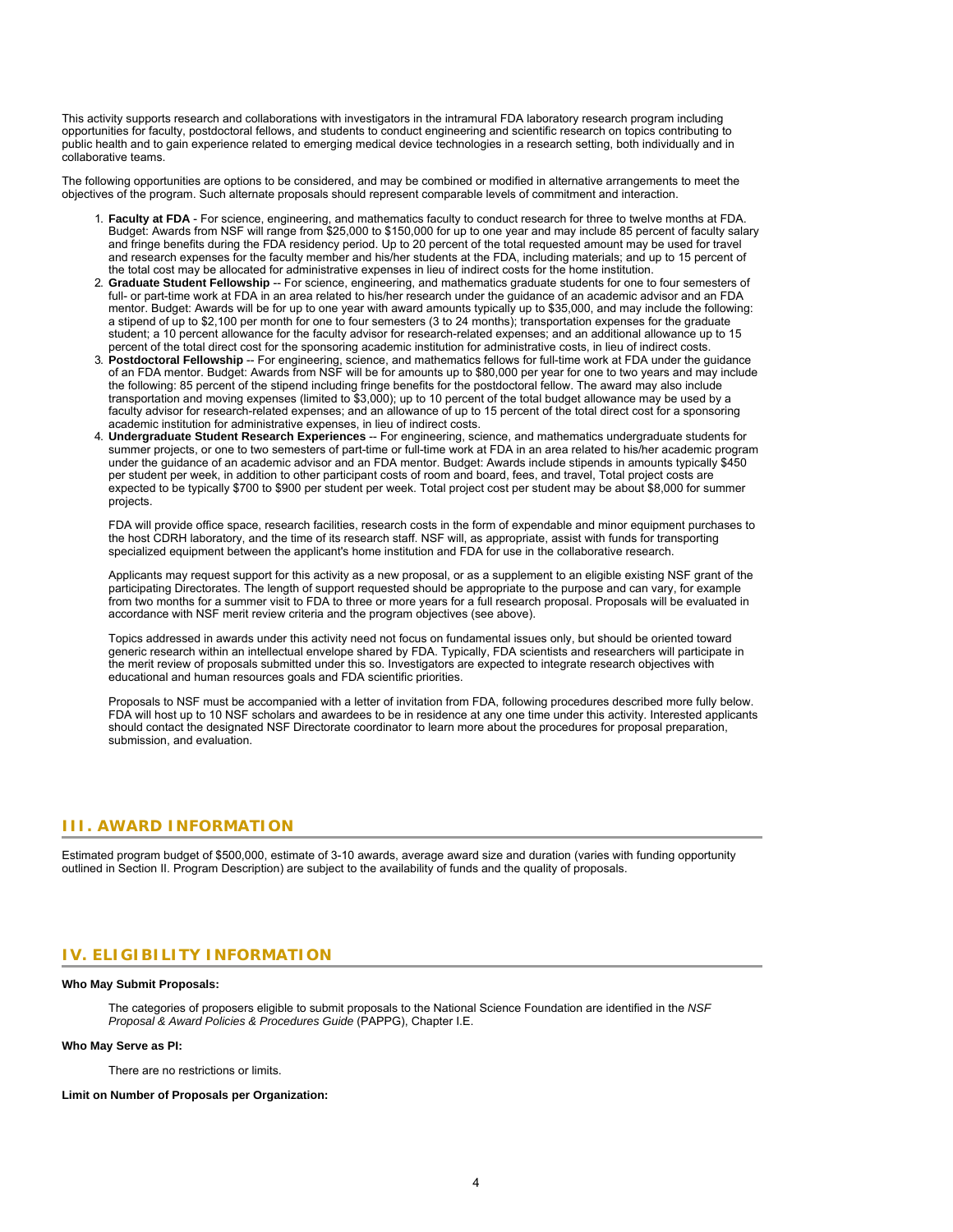There are no restrictions or limits.

#### **Limit on Number of Proposals per PI or Co-PI:**

There are no restrictions or limits.

#### **Additional Eligibility Info:**

The categories of proposers identified in the [Grant Proposal Guide](https://www.nsf.gov/pubs/2001/nsf012/nsf0102_1.html#whomaysubmit) are eligible to submit proposals under this program announcement/solicitation.

Eligible Student Participants: Undergraduate student participants supported with NSF funds in either Full Proposals or Supplements to existing awards must be citizens or permanent residents of the United States or its possessions. An undergraduate student is a student who is enrolled in a degree program (part-time or full-time) leading to a baccalaureate or associates degree. Students who are transferring from one institution to another and are enrolled at neither institution during the intervening summer may participate. High school graduates who have not yet enrolled and students who have received their bachelor's degree and are no longer enrolled as undergraduates generally are not eligible.

## <span id="page-4-0"></span>**V. PROPOSAL PREPARATION AND SUBMISSION INSTRUCTIONS**

## **A. Proposal Preparation Instructions**

**Full Proposal Preparation Instructions**: Proposers may opt to submit proposals in response to this Program Solicitation via Grants.gov or via the NSF FastLane system.

- Full proposals submitted via FastLane: Proposals submitted in response to this program solicitation should be prepared and submitted in accordance with the general guidelines contained in the *NSF Proposal & Award Policies & Procedures Guide* (PAPPG). The complete text of the PAPPG is available electronically on the NSF website at: [https://www.nsf.gov/publications/pub\\_summ.jsp?ods\\_key=pappg.](https://www.nsf.gov/publications/pub_summ.jsp?ods_key=pappg) Paper copies of the PAPPG may be obtained from the NSF Publications Clearinghouse, telephone (703) 292-7827 or by e-mail from [nsfpubs@nsf.gov](mailto:nsfpubs@nsf.gov). Proposers are reminded to identify this program solicitation number in the program solicitation block on the NSF Cover Sheet For Proposal to the National Science Foundation. Compliance with this requirement is critical to determining the relevant proposal processing guidelines. Failure to submit this information may delay processing.
- Full proposals submitted via Grants.gov: Proposals submitted in response to this program solicitation via Grants.gov should be prepared and submitted in accordance with the *NSF Grants.gov Application Guide: A Guide for the Preparation and Submission of NSF Applications via Grants.gov*. The complete text of the *NSF Grants.gov Application Guide* is available on the Grants.gov website and on the NSF website at: [\(https://www.nsf.gov/publications/pub\\_summ.jsp?](https://www.nsf.gov/publications/pub_summ.jsp?ods_key=grantsgovguide) [ods\\_key=grantsgovguide](https://www.nsf.gov/publications/pub_summ.jsp?ods_key=grantsgovguide)). To obtain copies of the Application Guide and Application Forms Package, click on the Apply tab on the Grants.gov site, then click on the Apply Step 1: Download a Grant Application Package and Application Instructions link and enter the funding opportunity number, (the program solicitation number without the NSF prefix) and press the Download Package button. Paper copies of the Grants.gov Application Guide also may be obtained from the NSF Publications Clearinghouse, telephone (703) 292-7827 or by e-mail from [nsfpubs@nsf.gov](mailto:nsfpubs@nsf.gov).

In determining which method to utilize in the electronic preparation and submission of the proposal, please note the following:

Collaborative Proposals. All collaborative proposals submitted as separate submissions from multiple organizations must be submitted via the NSF FastLane system. PAPPG Chapter II.D.3 provides additional information on collaborative proposals.

See PAPPG Chapter II.C.2 for guidance on the required sections of a full research proposal submitted to NSF. Please note that the proposal preparation instructions provided in this program solicitation may deviate from the PAPPG instructions.

#### **FDA HOST LABORATORY PROCEDURES**

Proposals submitted to NSF for this activity require a letter of invitation from one or more Division Directors in the intramural laboratory research program in the FDA's Center for Devices and Radiological Health. Proposals must include an endorsement from the Director of CDRH's Office of Science and Technology (OST) stating that the FDA investigator's laboratory will host the applicant and collaborate in the activity, and outlining the commitments the host laboratory will make to the project. Applicants should submit to the FDA a white paper (800-word maximum, text format) outlining the proposed project to the following e-mail address: [nsf.sir@fda.hhs.gov](mailto:nsf.sir@fda.hhs.gov). This paper should be accompanied with a biographical sketch in the standard two-page NSF format, along with a list of current and pending support. The letter of invitation and the letter of endorsement should be scanned and uploaded to the Supplementary Documents section in FastLane. For Grants.gov users, supplementary documents should be attached in Field 11 of the R&R Other Project Information Form.

### <span id="page-4-1"></span>**B. Budgetary Information**

#### **Cost Sharing:**

Cost sharing is not required under this solicitation.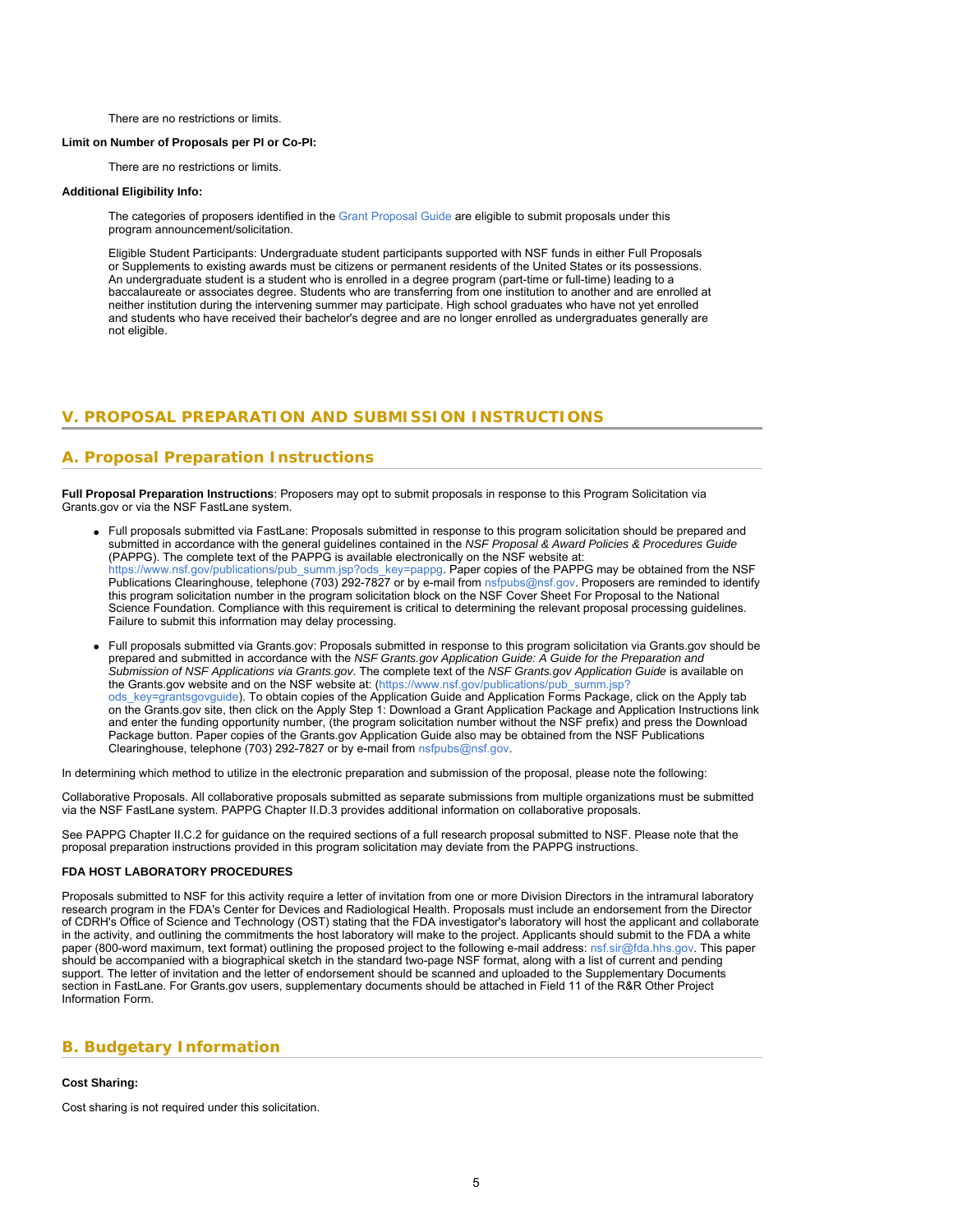#### <span id="page-5-0"></span>**Indirect Cost (F&A) Limitations:**

Limitations may vary depending on the funding opportunity. See Section II. Program Description for detailed information.

#### **Other Budgetary Limitations:**

Budgetary limitations are dependent on the funding opportunity selected. See Section II. Program Description for more information.

### **C. Due Dates**

**Full Proposal Deadline(s)** (due by 5 p.m. submitter's local time):

Proposals Accepted Anytime

### <span id="page-5-1"></span>**D. FastLane/Grants.gov Requirements**

#### **For Proposals Submitted Via FastLane:**

To prepare and submit a proposal via FastLane, see detailed technical instructions available at: <https://www.fastlane.nsf.gov/a1/newstan.htm>. For FastLane user support, call the FastLane Help Desk at 1-800-673- 6188 or e-mail [fastlane@nsf.gov](mailto:fastlane@nsf.gov). The FastLane Help Desk answers general technical questions related to the use of the FastLane system. Specific questions related to this program solicitation should be referred to the NSF program staff contact(s) listed in Section VIII of this funding opportunity.

#### **For Proposals Submitted Via Grants.gov:**

Before using Grants.gov for the first time, each organization must register to create an institutional profile. Once registered, the applicant's organization can then apply for any federal grant on the Grants.gov website. Comprehensive information about using Grants.gov is available on the Grants.gov Applicant Resources webpage: [http://www.grants.gov/web/grants/applicants.html.](http://www.grants.gov/web/grants/applicants.html) In addition, the NSF Grants.gov Application Guide (see link in Section V.A) provides instructions regarding the technical preparation of proposals via Grants.gov. For Grants.gov user support, contact the Grants.gov Contact Center at 1-800-518-4726 or by email: [support@grants.gov.](mailto:support@grants.gov) The Grants.gov Contact Center answers general technical questions related to the use of Grants.gov. Specific questions related to this program solicitation should be referred to the NSF program staff contact(s) listed in Section VIII of this solicitation.

*Submitting the Proposal:* Once all documents have been completed, the Authorized Organizational Representative (AOR) must submit the application to Grants.gov and verify the desired funding opportunity and agency to which the application is submitted. The AOR must then sign and submit the application to Grants.gov. The completed application will be transferred to the NSF FastLane system for further processing.

<span id="page-5-2"></span>Proposers that submitted via FastLane are strongly encouraged to use FastLane to verify the status of their submission to NSF. For proposers that submitted via Grants.gov, until an application has been received and validated by NSF, the Authorized Organizational Representative may check the status of an application on Grants.gov. After proposers have received an e-mail notification from NSF, Research.gov should be used to check the status of an application.

### **VI. NSF PROPOSAL PROCESSING AND REVIEW PROCEDURES**

Proposals received by NSF are assigned to the appropriate NSF program for acknowledgement and, if they meet NSF requirements, for review. All proposals are carefully reviewed by a scientist, engineer, or educator serving as an NSF Program Officer, and usually by three to ten other persons outside NSF either as *ad hoc* reviewers, panelists, or both, who are experts in the particular fields represented by the proposal. These reviewers are selected by Program Officers charged with oversight of the review process. Proposers are invited to suggest names of persons they believe are especially well qualified to review the proposal and/or persons they would prefer not review the proposal. These suggestions may serve as one source in the reviewer selection process at the Program Officer's discretion. Submission of such names, however, is optional. Care is taken to ensure that reviewers have no conflicts of interest with the proposal. In addition, Program Officers may obtain comments from site visits before recommending final action on proposals. Senior NSF staff further review recommendations for awards. A flowchart that depicts the entire NSF proposal and award process (and associated timeline) is included in PAPPG Exhibit III-1.

A comprehensive description of the Foundation's merit review process is available on the NSF website at: [https://www.nsf.gov/bfa/dias/policy/merit\\_review/](https://www.nsf.gov/bfa/dias/policy/merit_review/).

Proposers should also be aware of core strategies that are essential to the fulfillment of NSF's mission, as articulated in *[Building the](https://www.nsf.gov/publications/pub_summ.jsp?ods_key=nsf18045&org=NSF) [Future: Investing in Discovery and Innovation - NSF Strategic Plan for Fiscal Years \(FY\) 2018 – 2022](https://www.nsf.gov/publications/pub_summ.jsp?ods_key=nsf18045&org=NSF)*. These strategies are integrated in the program planning and implementation process, of which proposal review is one part. NSF's mission is particularly wellimplemented through the integration of research and education and broadening participation in NSF programs, projects, and activities.

One of the strategic objectives in support of NSF's mission is to foster integration of research and education through the programs, projects, and activities it supports at academic and research institutions. These institutions must recruit, train, and prepare a diverse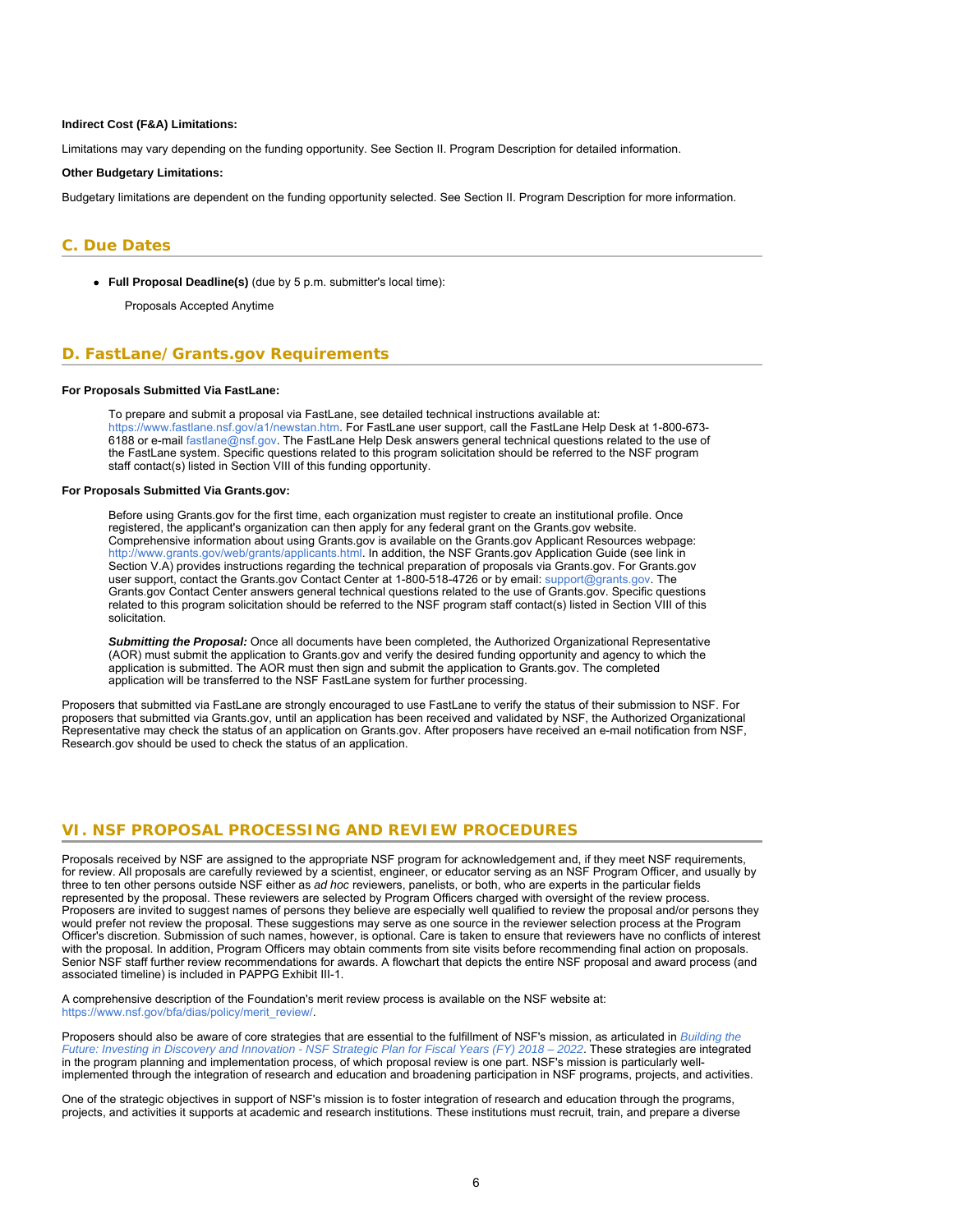STEM workforce to advance the frontiers of science and participate in the U.S. technology-based economy. NSF's contribution to the national innovation ecosystem is to provide cutting-edge research under the guidance of the Nation's most creative scientists and engineers. NSF also supports development of a strong science, technology, engineering, and mathematics (STEM) workforce by investing in building the knowledge that informs improvements in STEM teaching and learning.

<span id="page-6-0"></span>NSF's mission calls for the broadening of opportunities and expanding participation of groups, institutions, and geographic regions that are underrepresented in STEM disciplines, which is essential to the health and vitality of science and engineering. NSF is committed to this principle of diversity and deems it central to the programs, projects, and activities it considers and supports.

# **A. Merit Review Principles and Criteria**

The National Science Foundation strives to invest in a robust and diverse portfolio of projects that creates new knowledge and enables breakthroughs in understanding across all areas of science and engineering research and education. To identify which projects to support, NSF relies on a merit review process that incorporates consideration of both the technical aspects of a proposed project and its potential to contribute more broadly to advancing NSF's mission "to promote the progress of science; to advance the national health, prosperity, and welfare; to secure the national defense; and for other purposes." NSF makes every effort to conduct a fair, competitive, transparent merit review process for the selection of projects.

#### **1. Merit Review Principles**

These principles are to be given due diligence by PIs and organizations when preparing proposals and managing projects, by reviewers when reading and evaluating proposals, and by NSF program staff when determining whether or not to recommend proposals for funding and while overseeing awards. Given that NSF is the primary federal agency charged with nurturing and supporting excellence in basic research and education, the following three principles apply:

- All NSF projects should be of the highest quality and have the potential to advance, if not transform, the frontiers of knowledge.
- NSF projects, in the aggregate, should contribute more broadly to achieving societal goals. These "Broader Impacts" may be accomplished through the research itself, through activities that are directly related to specific research projects, or through activities that are supported by, but are complementary to, the project. The project activities may be based on previously established and/or innovative methods and approaches, but in either case must be well justified.
- Meaningful assessment and evaluation of NSF funded projects should be based on appropriate metrics, keeping in mind the likely correlation between the effect of broader impacts and the resources provided to implement projects. If the size of the activity is limited, evaluation of that activity in isolation is not likely to be meaningful. Thus, assessing the effectiveness of these activities may best be done at a higher, more aggregated, level than the individual project.

With respect to the third principle, even if assessment of Broader Impacts outcomes for particular projects is done at an aggregated level, PIs are expected to be accountable for carrying out the activities described in the funded project. Thus, individual projects should include clearly stated goals, specific descriptions of the activities that the PI intends to do, and a plan in place to document the outputs of those activities.

These three merit review principles provide the basis for the merit review criteria, as well as a context within which the users of the criteria can better understand their intent.

#### **2. Merit Review Criteria**

All NSF proposals are evaluated through use of the two National Science Board approved merit review criteria. In some instances, however, NSF will employ additional criteria as required to highlight the specific objectives of certain programs and activities.

The two merit review criteria are listed below. **Both** criteria are to be given **full consideration** during the review and decision-making processes; each criterion is necessary but neither, by itself, is sufficient. Therefore, proposers must fully address both criteria. (PAPPG Chapter II.C.2.d(i). contains additional information for use by proposers in development of the Project Description section of the proposal). Reviewers are strongly encouraged to review the criteria, including PAPPG Chapter II.C.2.d(i), prior to the review of a proposal.

When evaluating NSF proposals, reviewers will be asked to consider what the proposers want to do, why they want to do it, how they plan to do it, how they will know if they succeed, and what benefits could accrue if the project is successful. These issues apply both to the technical aspects of the proposal and the way in which the project may make broader contributions. To that end, reviewers will be asked to evaluate all proposals against two criteria:

**Intellectual Merit:** The Intellectual Merit criterion encompasses the potential to advance knowledge; and **Broader Impacts:** The Broader Impacts criterion encompasses the potential to benefit society and contribute to the achievement of specific, desired societal outcomes.

The following elements should be considered in the review for both criteria:

- 1. What is the potential for the proposed activity to
	- a. Advance knowledge and understanding within its own field or across different fields (Intellectual Merit); and b. Benefit society or advance desired societal outcomes (Broader Impacts)?
- 2. To what extent do the proposed activities suggest and explore creative, original, or potentially transformative concepts?
- 3. Is the plan for carrying out the proposed activities well-reasoned, well-organized, and based on a sound rationale? Does the plan incorporate a mechanism to assess success?
- 4. How well qualified is the individual, team, or organization to conduct the proposed activities?
- 5. Are there adequate resources available to the PI (either at the home organization or through collaborations) to carry out the proposed activities?

Broader impacts may be accomplished through the research itself, through the activities that are directly related to specific research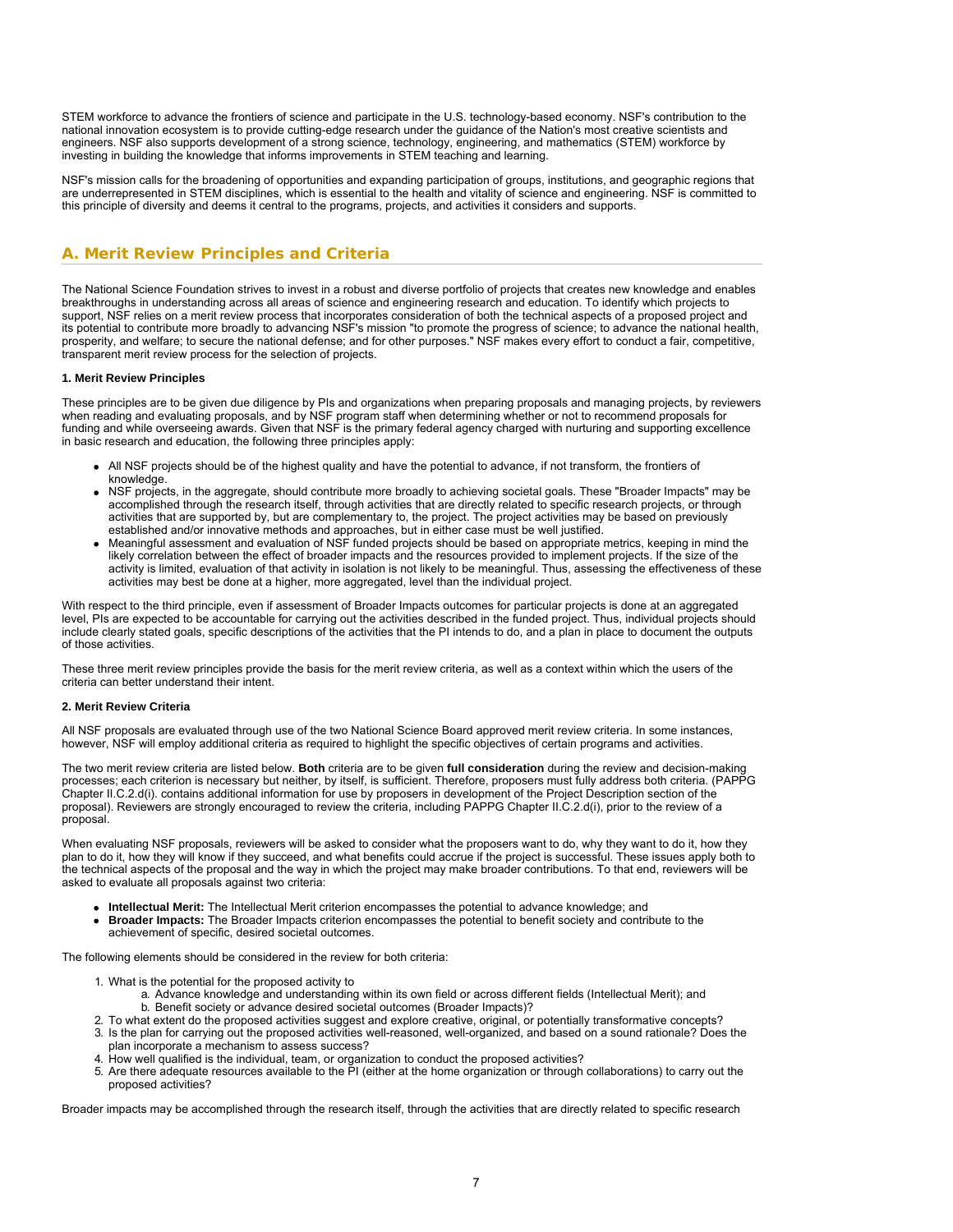projects, or through activities that are supported by, but are complementary to, the project. NSF values the advancement of scientific knowledge and activities that contribute to achievement of societally relevant outcomes. Such outcomes include, but are not limited to: full participation of women, persons with disabilities, and underrepresented minorities in science, technology, engineering, and mathematics (STEM); improved STEM education and educator development at any level; increased public scientific literacy and public engagement with science and technology; improved well-being of individuals in society; development of a diverse, globally competitive STEM workforce; increased partnerships between academia, industry, and others; improved national security; increased economic competitiveness of the United States; and enhanced infrastructure for research and education.

<span id="page-7-0"></span>Proposers are reminded that reviewers will also be asked to review the Data Management Plan and the Postdoctoral Researcher Mentoring Plan, as appropriate.

## **B. Review and Selection Process**

Proposals submitted in response to this program solicitation will be reviewed by Ad hoc Review and/or Panel Review.

Reviewers will be asked to evaluate proposals using two National Science Board approved merit review criteria and, if applicable, additional program specific criteria. A summary rating and accompanying narrative will generally be completed and submitted by each reviewer and/or panel. The Program Officer assigned to manage the proposal's review will consider the advice of reviewers and will formulate a recommendation.

After scientific, technical and programmatic review and consideration of appropriate factors, the NSF Program Officer recommends to the cognizant Division Director whether the proposal should be declined or recommended for award. NSF strives to be able to tell applicants whether their proposals have been declined or recommended for funding within six months. Large or particularly complex proposals or proposals from new awardees may require additional review and processing time. The time interval begins on the deadline or target date, or receipt date, whichever is later. The interval ends when the Division Director acts upon the Program Officer's recommendation.

After programmatic approval has been obtained, the proposals recommended for funding will be forwarded to the Division of Grants and Agreements for review of business, financial, and policy implications. After an administrative review has occurred, Grants and Agreements Officers perform the processing and issuance of a grant or other agreement. Proposers are cautioned that only a Grants and Agreements Officer may make commitments, obligations or awards on behalf of NSF or authorize the expenditure of funds. No commitment on the part of NSF should be inferred from technical or budgetary discussions with a NSF Program Officer. A Principal Investigator or organization that makes financial or personnel commitments in the absence of a grant or cooperative agreement signed by the NSF Grants and Agreements Officer does so at their own risk.

<span id="page-7-1"></span>Once an award or declination decision has been made, Principal Investigators are provided feedback about their proposals. In all cases, reviews are treated as confidential documents. Verbatim copies of reviews, excluding the names of the reviewers or any reviewer-identifying information, are sent to the Principal Investigator/Project Director by the Program Officer. In addition, the proposer will receive an explanation of the decision to award or decline funding.

# <span id="page-7-2"></span>**VII. AWARD ADMINISTRATION INFORMATION**

### **A. Notification of the Award**

Notification of the award is made to *the submitting organization* by a Grants Officer in the Division of Grants and Agreements. Organizations whose proposals are declined will be advised as promptly as possible by the cognizant NSF Program administering the program. Verbatim copies of reviews, not including the identity of the reviewer, will be provided automatically to the Principal Investigator. (See Section VI.B. for additional information on the review process).

### <span id="page-7-3"></span>**B. Award Conditions**

An NSF award consists of: (1) the award notice, which includes any special provisions applicable to the award and any numbered amendments thereto; (2) the budget, which indicates the amounts, by categories of expense, on which NSF has based its support (or otherwise communicates any specific approvals or disapprovals of proposed expenditures); (3) the proposal referenced in the award notice; (4) the applicable award conditions, such as Grant General Conditions (GC-1)\*; or Research Terms and Conditions\* and (5) any announcement or other NSF issuance that may be incorporated by reference in the award notice. Cooperative agreements also are administered in accordance with NSF Cooperative Agreement Financial and Administrative Terms and Conditions (CA-FATC) and the applicable Programmatic Terms and Conditions. NSF awards are electronically signed by an NSF Grants and Agreements Officer and transmitted electronically to the organization via e-mail.

\*These documents may be accessed electronically on NSF's Website at [https://www.nsf.gov/awards/managing/award\\_conditions.jsp?](https://www.nsf.gov/awards/managing/award_conditions.jsp?org=NSF) [org=NSF.](https://www.nsf.gov/awards/managing/award_conditions.jsp?org=NSF) Paper copies may be obtained from the NSF Publications Clearinghouse, telephone (703) 292-7827 or by e-mail from [nsfpubs@nsf.gov.](mailto:nsfpubs@nsf.gov)

More comprehensive information on NSF Award Conditions and other important information on the administration of NSF awards is contained in the NSF *Proposal & Award Policies & Procedures Guide* (PAPPG) Chapter VII, available electronically on the NSF Website at [https://www.nsf.gov/publications/pub\\_summ.jsp?ods\\_key=pappg](https://www.nsf.gov/publications/pub_summ.jsp?ods_key=pappg).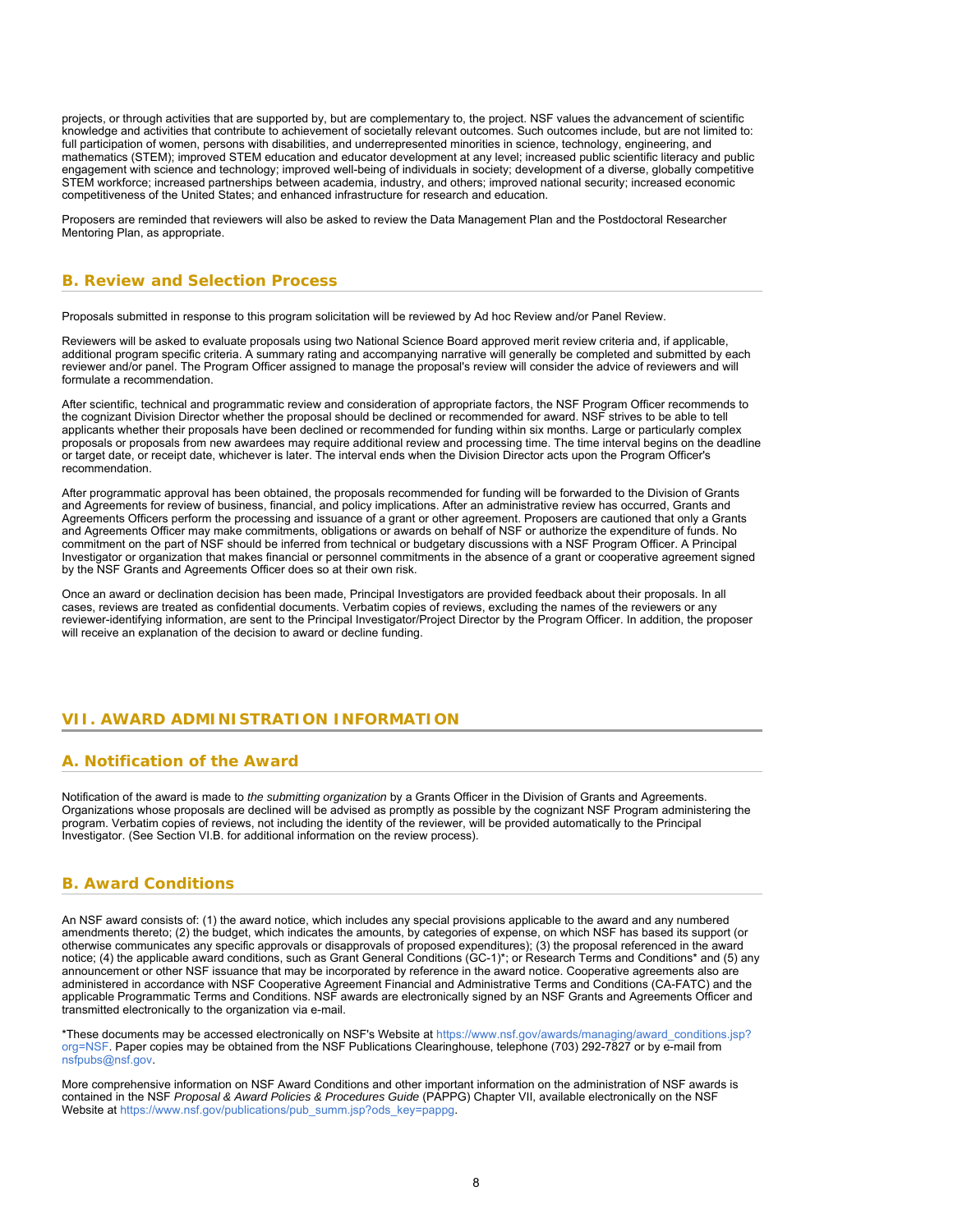# <span id="page-8-0"></span>**C. Reporting Requirements**

For all multi-year grants (including both standard and continuing grants), the Principal Investigator must submit an annual project report to the cognizant Program Officer no later than 90 days prior to the end of the current budget period. (Some programs or awards require submission of more frequent project reports). No later than 120 days following expiration of a grant, the PI also is required to submit a final project report, and a project outcomes report for the general public.

Failure to provide the required annual or final project reports, or the project outcomes report, will delay NSF review and processing of any future funding increments as well as any pending proposals for all identified PIs and co-PIs on a given award. PIs should examine the formats of the required reports in advance to assure availability of required data.

PIs are required to use NSF's electronic project-reporting system, available through Research.gov, for preparation and submission of annual and final project reports. Such reports provide information on accomplishments, project participants (individual and organizational), publications, and other specific products and impacts of the project. Submission of the report via Research.gov constitutes certification by the PI that the contents of the report are accurate and complete. The project outcomes report also must be prepared and submitted using Research.gov. This report serves as a brief summary, prepared specifically for the public, of the nature and outcomes of the project. This report will be posted on the NSF website exactly as it is submitted by the PI.

<span id="page-8-1"></span>More comprehensive information on NSF Reporting Requirements and other important information on the administration of NSF awards is contained in the *NSF Proposal & Award Policies & Procedures Guide* (PAPPG) Chapter VII, available electronically on the NSF Website at [https://www.nsf.gov/publications/pub\\_summ.jsp?ods\\_key=pappg](https://www.nsf.gov/publications/pub_summ.jsp?ods_key=pappg).

### **VIII. AGENCY CONTACTS**

*Please note that the program contact information is current at the time of publishing. See program website for any updates to the points of contact.*

General inquiries regarding this program should be made to:

- Leon Esterowitz, Program Director, NSF, ENG/CBET, 565S, telephone: (703) 292-7942, fax: (703) 292-9098, email: [lesterow@nsf.gov](mailto:lesterow@nsf.gov)
- Joel Myklebust, Deputy Director, Office of Science and Engineering Laboratories, Center for Devices and Radiological Health, FDA, FDA/CDRH, telephone: (301) 796-2491, email: [nsf.sir@fda.hhs.gov](mailto:nsf.sir@fda.hhs.gov)
- Helen Gill, Program Director, NSF, CISE/CNS, 1175N, telephone: (703) 292-8950, fax: (703) 292-9010, email: [hgill@nsf.gov](mailto:hgill@nsf.gov)

For questions related to the use of FastLane, contact:

FastLane Help Desk, telephone: 1-800-673-6188; e-mail: [fastlane@nsf.gov](mailto:fastlane@nsf.gov).

<span id="page-8-2"></span>For questions relating to Grants.gov contact:

Grants.gov Contact Center: If the Authorized Organizational Representatives (AOR) has not received a confirmation message from Grants.gov within 48 hours of submission of application, please contact via telephone: 1-800-518-4726; e-mail: [support@grants.gov.](mailto:support@grants.gov)

### **IX. OTHER INFORMATION**

The NSF website provides the most comprehensive source of information on NSF Directorates (including contact information), programs and funding opportunities. Use of this website by potential proposers is strongly encouraged. In addition, "NSF Update" is an information-delivery system designed to keep potential proposers and other interested parties apprised of new NSF funding opportunities and publications, important changes in proposal and award policies and procedures, and upcoming NSF [Grants](https://www.nsf.gov/bfa/dias/policy/outreach.jsp) [Conferences](https://www.nsf.gov/bfa/dias/policy/outreach.jsp). Subscribers are informed through e-mail or the user's Web browser each time new publications are issued that match their identified interests. "NSF Update" also is available on [NSF's website](https://www.nsf.gov/cgi-bin/goodbye?https://public.govdelivery.com/accounts/USNSF/subscriber/new?topic_id=USNSF_179).

Grants.gov provides an additional electronic capability to search for Federal government-wide grant opportunities. NSF funding opportunities may be accessed via this mechanism. Further information on Grants.gov may be obtained at [http://www.grants.gov](http://www.grants.gov/).

### **ABOUT THE NATIONAL SCIENCE FOUNDATION**

The National Science Foundation (NSF) is an independent Federal agency created by the National Science Foundation Act of 1950, as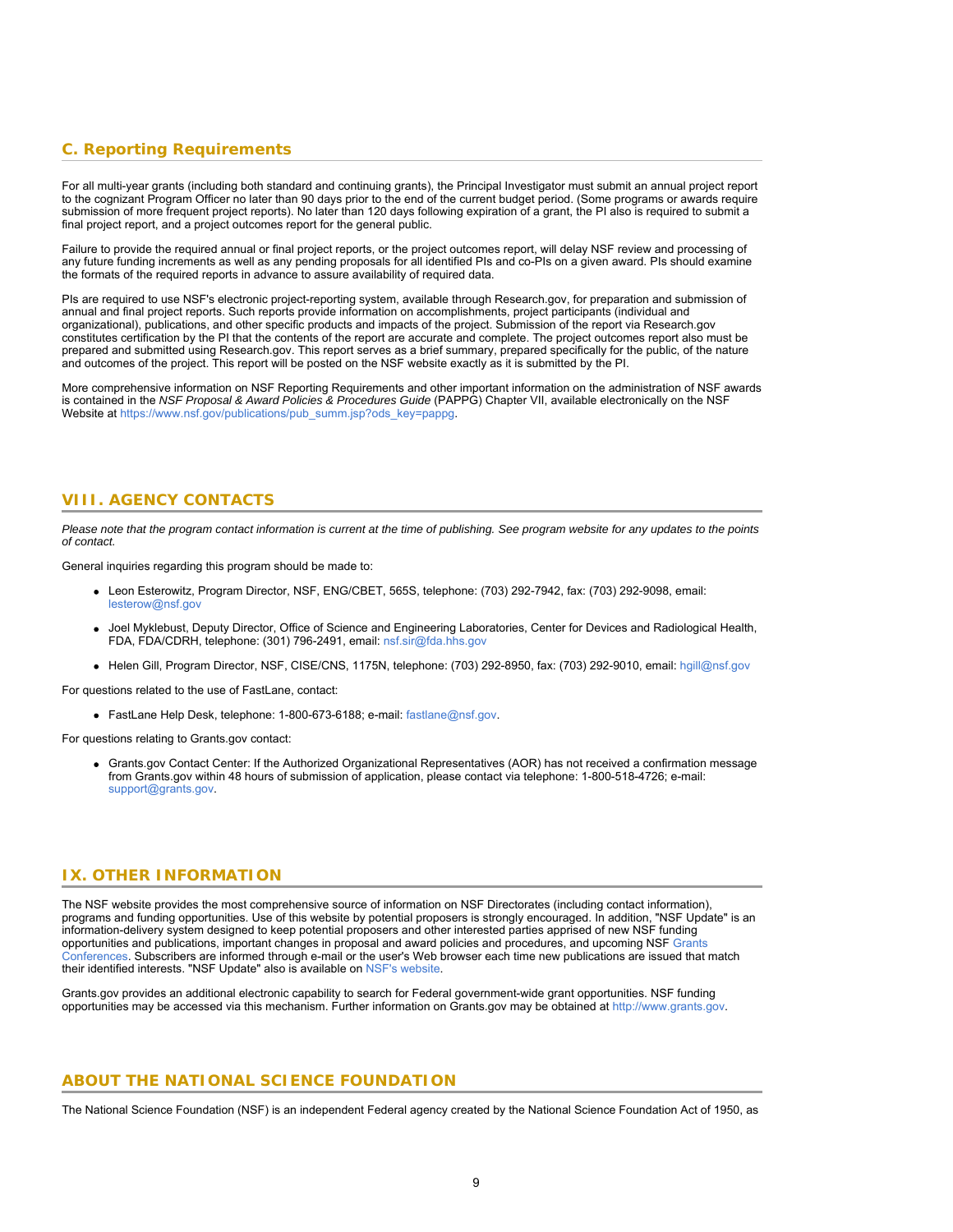amended (42 USC 1861-75). The Act states the purpose of the NSF is "to promote the progress of science; [and] to advance the national health, prosperity, and welfare by supporting research and education in all fields of science and engineering."

NSF funds research and education in most fields of science and engineering. It does this through grants and cooperative agreements to more than 2,000 colleges, universities, K-12 school systems, businesses, informal science organizations and other research organizations throughout the US. The Foundation accounts for about one-fourth of Federal support to academic institutions for basic research.

NSF receives approximately 55,000 proposals each year for research, education and training projects, of which approximately 11,000 are funded. In addition, the Foundation receives several thousand applications for graduate and postdoctoral fellowships. The agency operates no laboratories itself but does support National Research Centers, user facilities, certain oceanographic vessels and Arctic and Antarctic research stations. The Foundation also supports cooperative research between universities and industry, US participation in international scientific and engineering efforts, and educational activities at every academic level.

*Facilitation Awards for Scientists and Engineers with Disabilities* (FASED) provide funding for special assistance or equipment to enable persons with disabilities to work on NSF-supported projects. See the *NSF Proposal & Award Policies & Procedures Guide* Chapter II.E.6 for instructions regarding preparation of these types of proposals.

The National Science Foundation has Telephonic Device for the Deaf (TDD) and Federal Information Relay Service (FIRS) capabilities that enable individuals with hearing impairments to communicate with the Foundation about NSF programs, employment or general information. TDD may be accessed at (703) 292-5090 and (800) 281-8749, FIRS at (800) 877-8339.

The National Science Foundation Information Center may be reached at (703) 292-5111.

The National Science Foundation promotes and advances scientific progress in the United States by competitively awarding grants and cooperative agreements for research and education in the sciences, mathematics, and engineering.

To get the latest information about program deadlines, to download copies of NSF publications, and to access abstracts of awards, visit the NSF Website at [https://www.nsf.gov](https://www.nsf.gov/)

| 2415 Eisenhower Avenue, Alexandria, VA 22314 |  |  |  |  |  |  |
|----------------------------------------------|--|--|--|--|--|--|
| (703) 292-5111                               |  |  |  |  |  |  |
| (703) 292-5090                               |  |  |  |  |  |  |
|                                              |  |  |  |  |  |  |
| nsfpubs@nsf.gov                              |  |  |  |  |  |  |
| (703) 292-7827                               |  |  |  |  |  |  |
| (703) 292-5111                               |  |  |  |  |  |  |
|                                              |  |  |  |  |  |  |

# **PRIVACY ACT AND PUBLIC BURDEN STATEMENTS**

The information requested on proposal forms and project reports is solicited under the authority of the National Science Foundation Act of 1950, as amended. The information on proposal forms will be used in connection with the selection of qualified proposals; and project reports submitted by awardees will be used for program evaluation and reporting within the Executive Branch and to Congress. The information requested may be disclosed to qualified reviewers and staff assistants as part of the proposal review process; to proposer institutions/grantees to provide or obtain data regarding the proposal review process, award decisions, or the administration of awards; to government contractors, experts, volunteers and researchers and educators as necessary to complete assigned work; to other government agencies or other entities needing information regarding applicants or nominees as part of a joint application review process, or in order to coordinate programs or policy; and to another Federal agency, court, or party in a court or Federal administrative proceeding if the government is a party. Information about Principal Investigators may be added to the Reviewer file and used to select potential candidates to serve as peer reviewers or advisory committee members. See Systems of Records, [NSF-50,](https://www.nsf.gov/policies/SOR_PA_NSF-50_Principal_Investigator_Proposal_File.pdf) "Principal Investigator/Proposal File and Associated Records," 69 Federal Register 26410 (May 12, 2004), and [NSF-51](https://www.nsf.gov/policies/SOR_PA_NSF-51_Reviewer_Proposal_File.pdf), "Reviewer/Proposal File and Associated Records," 69 Federal Register 26410 (May 12, 2004). Submission of the information is voluntary. Failure to provide full and complete information, however, may reduce the possibility of receiving an award.

An agency may not conduct or sponsor, and a person is not required to respond to, an information collection unless it displays a valid Office of Management and Budget (OMB) control number. The OMB control number for this collection is 3145-0058. Public reporting burden for this collection of information is estimated to average 120 hours per response, including the time for reviewing instructions. Send comments regarding the burden estimate and any other aspect of this collection of information, including suggestions for reducing this burden, to:

Suzanne H. Plimpton Reports Clearance Officer Office of the General Counsel National Science Foundation